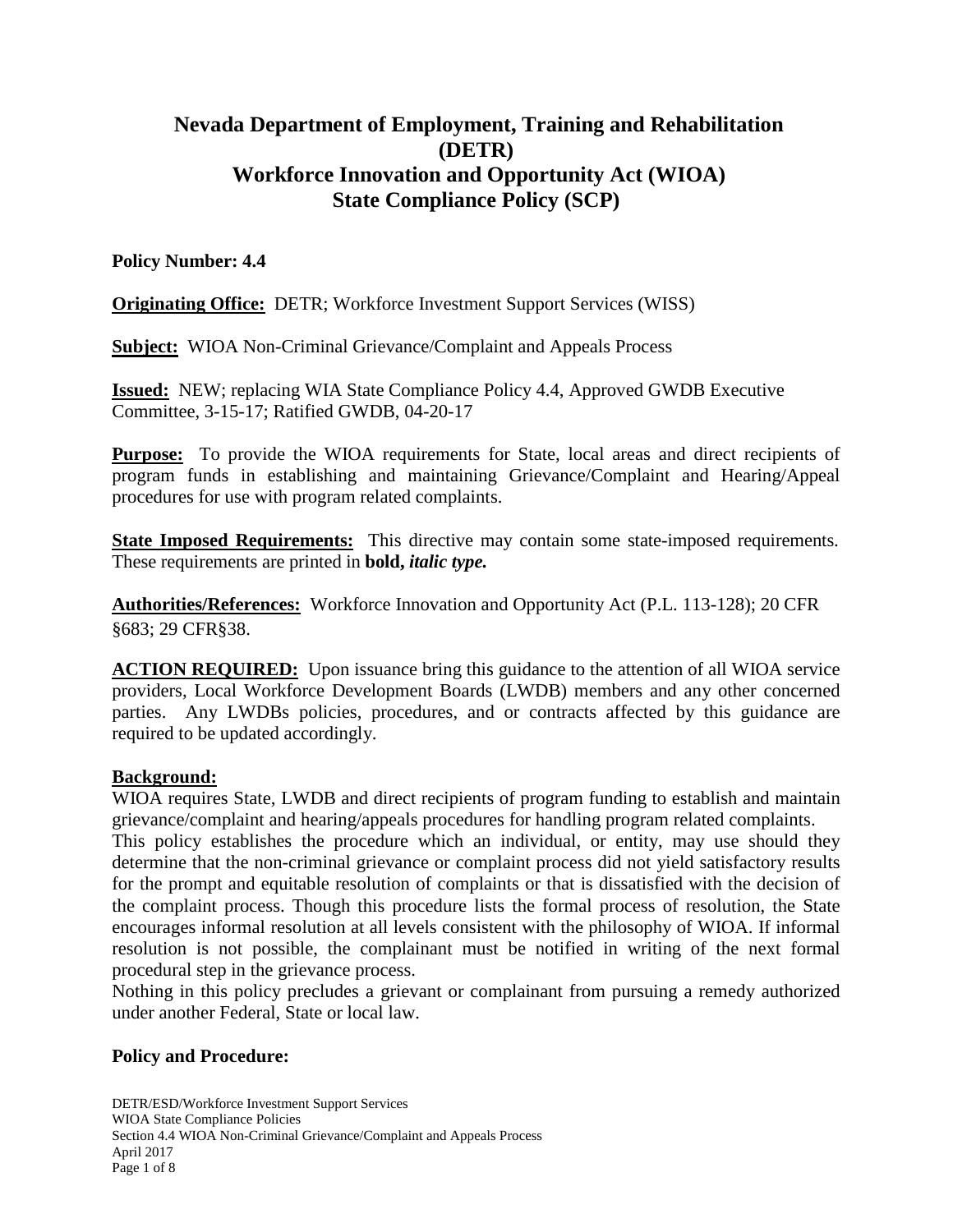A grievance or complaint is any written and signed communication by an interested party, comprising of the date, full name, telephone number, and mailing address of the complainant. It shall include the basis upon which the review is sought and include the desired resolution. The written request, electronically or in hard copy, should include account(s) of the allegation(s) to include clear and concise statement(s) of fact, dates and supporting documentation as appropriate.

An appeal is any written, dated and signed communication by an interested party expressing their intent to appeal any action or inaction with respect to a grievance or complaint to a higher level.

All parties will make reasonable efforts to assure that the information will be understood by affected participants and other individuals, including youth and those who are limited-English speaking individuals. Such efforts will comply with the language requirements specified in 29 CFR §38 regarding provisions of services and information in languages other than English.

**NOTE:** The provisions of this policy do not apply to Criminal/Incident Reporting, Equal Opportunity Provisions, Employment, Accessibility or Discrimination provisions for individuals with disabilities brought under WIOA Sec. 188 or 29 CFR §38. Please refer to SCP Section 4 for specific policies.

#### **(20 CFR §683.600)**

**(**a) Each local area, State, outlying area, and direct recipient of funds under title I of WIOA, except for Job Corps, must establish and maintain a procedure for participants and other interested parties to file grievances and complaints alleging violations of the requirements of title I of WIOA, according to the requirements of this section. The grievance procedure requirements applicable to Job Corps are set forth at §686.960 and §686.965 of this chapter. (b) Each local area, State, and direct recipient must:

(1) Provide information about the content of the grievance and complaint procedures required by this section to participants and other interested parties affected by the local workforce development system, including one-stop partners and service providers;

(2) Require that every entity to which it awards title I funds provide the information referred to in paragraph (b)(1) of this section to participants receiving title I-funded services from such entities; and

(3) Must make reasonable efforts to assure that the information referred to in paragraph (b)(1) of this section will be understood by affected participants and other individuals, including youth and those who are limited-English speaking individuals. Such efforts must comply with the language requirements of 29 CFR §37.35 regarding the provision of services and information in languages other than English.

(c) Local area procedures must provide:

(1) A process for dealing with grievances and complaints from participants and other interested parties affected by the local workforce development system, including one-stop partners and service providers;

(2) An opportunity for an informal resolution and a hearing to be completed within 60 days of the filing of the grievance or complaint;

(3) A process which allows an individual alleging a labor standards violation to submit the grievance to a binding arbitration procedure, if a collective bargaining agreement covering the parties to the grievance so provides; and

DETR/ESD/Workforce Investment Support Services

Section 4.4 WIOA Non-Criminal Grievance/Complaint and Appeals Process April 2017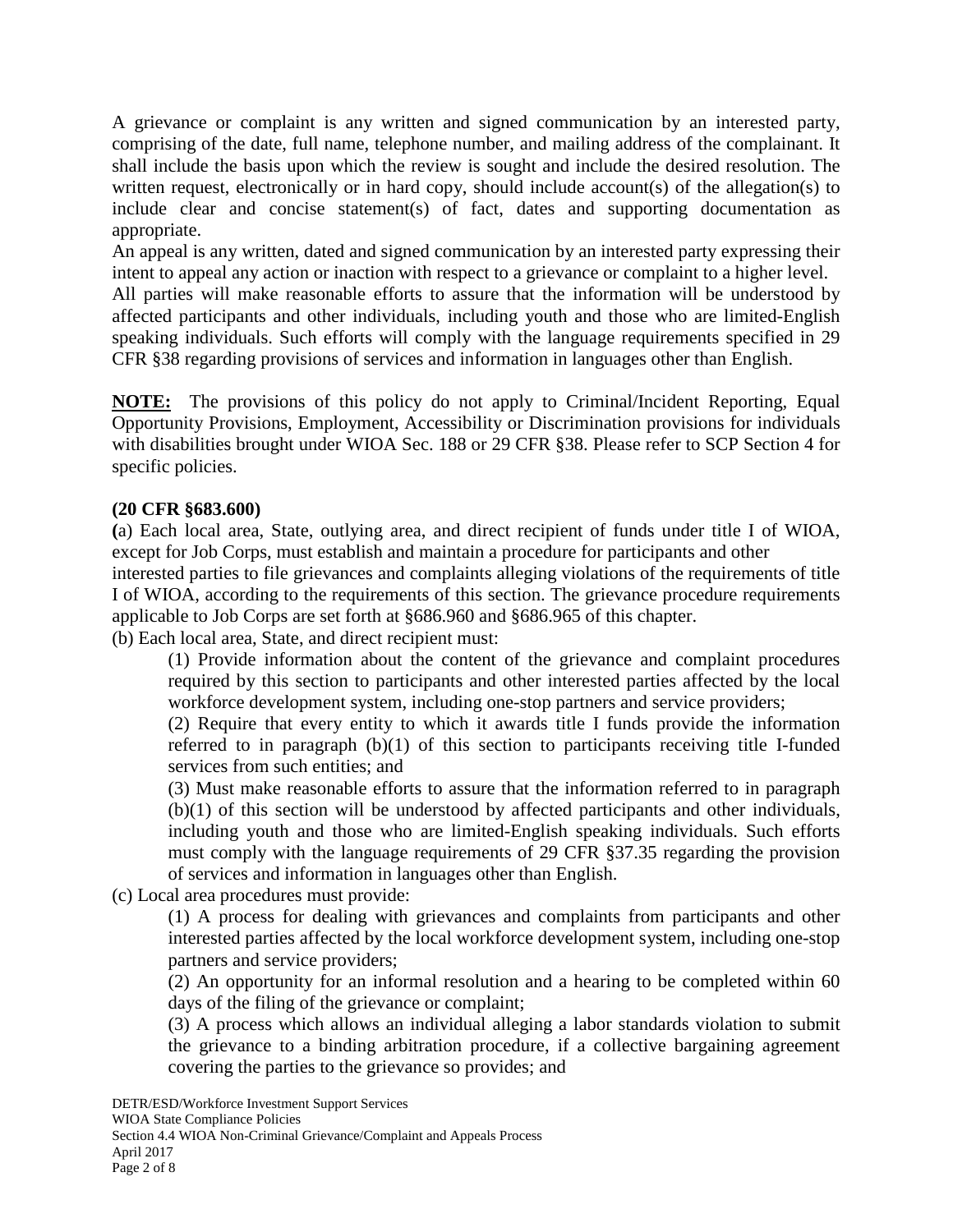(4) An opportunity for a local level appeal to a State entity when:

(i) No decision is reached within 60 days; or

(ii) Either party is dissatisfied with the local hearing decision.

(d) State procedures must provide:

(1) A process for dealing with grievances and complaints from participants and other interested parties affected by the statewide Workforce Investment programs;

(2) A process for resolving appeals made under paragraph (c)(4) of this section;

(3) A process for remanding grievances and complaints related to the local Workforce Innovation and Opportunity Act programs to the local area grievance process; and

(4) An opportunity for an informal resolution and a hearing to be completed within 60 days of the filing of the grievance or complaint; and

(5) An opportunity for appeal to the Secretary under the circumstances described in § 683.610(a).

(e) Procedures of direct recipients must provide:

(1) A process for dealing with grievance and complaints from participants and other interested parties affected by the recipient's Workforce Innovation and Opportunity Act programs; and

(2) An opportunity for an informal resolution and a hearing to be completed within 60 days of the filing of the grievance or complaint.

(f) The remedies that may be imposed under local, State, and direct recipient grievance procedures are enumerated at WIOA sec. 181(c)(3).

 $(g)(1)$  The provisions of this section on grievance procedures do not apply to discrimination complaints brought under WIOA sec. 188 and/or 29 CFR part §38. Such complaints must be handled in accordance with the procedures set forth in that regulatory part.

(2) Questions about or complaints alleging a violation of the nondiscrimination provisions of WIOA sec. 188 may be directed or mailed to the (Director, Civil Rights Center, U.S. Department of Labor, Room N4123, 200 Constitution Avenue NW., Washington, DC 20210), for processing.

(h) Nothing in this subpart precludes a grievant or complainant from pursuing a remedy authorized under another Federal, State, or local law.

Time limitations

Complaints under this section shall be filed within 180 days of the alleged occurrence.

## Time Computation, Filing and Receipt

For the purposes of these procedures, any complaint, appeal, application, request, notice, objection, petition, report or other information considered received and filed timely:

- If transmitted via United States Postal Service (USPS) on the date it is mailed as shown by the post mark, or in the absence of postmark the postage meter mark, on the envelope in which it is received; or
- If not postmarked or postage meter marked, or if the mail is illegible on the date entered on the documents as the date of completion.
- If transmitted by any means other than the USPS on the date it is actually received.

NOTE: If a delay in filing is due to an error or misinformation by the organization or person with whom the complaint or appeal is filed, the time limitation shall be adjusted in a manner equitable to the complaint.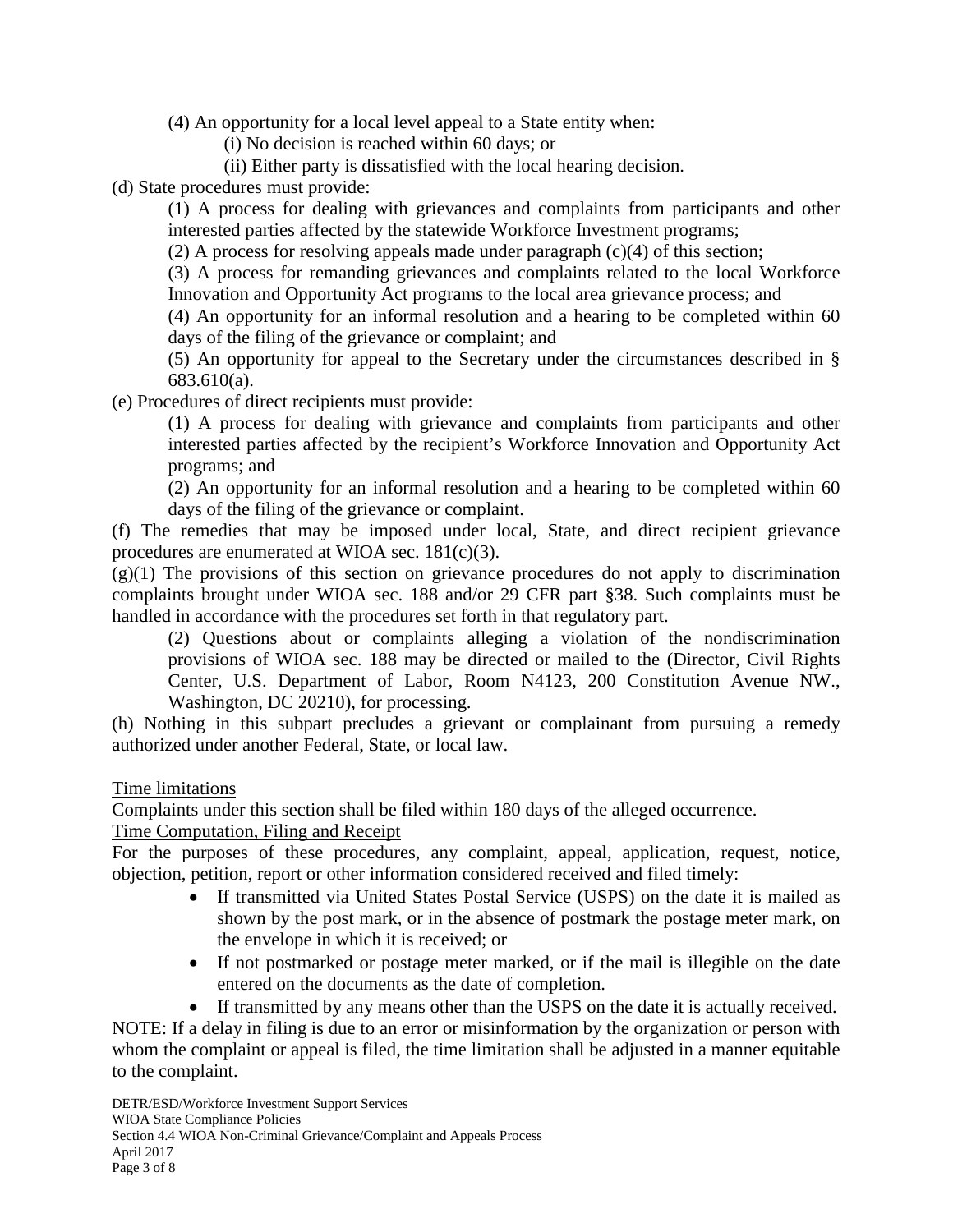## **Grievance/Complaint Resolution Procedure at the Employer Level** (WEX, OJT etc.)

- 1. State grantees, and other sub recipients shall ensure that other employers, including private for- profit employers of participants under the Act, also have a grievance procedure relating to the terms and conditions of employment available to their participants;
- 2. Employers may operate their own grievance system or may utilize the system established by the State or grant recipient. Employers must inform participants when they begin employment which procedure they are to follow.
- 3. An employer system shall provide for, upon request by the complainant, a review of an Employer's decision by the grant recipient and the State, if necessary.
- 4. If the employer is required to use a certain grievance procedure under a covered collective bargaining agreement, then those procedures should be followed for the handling of WIOA complaints under this section.

# **Grievance/Complaint Resolution Procedure at the State Level**

1. A complaint is filed directly with the State Workforce Agency (SWA) when it is inappropriate to file the complaint with the grantee or if the complainant is a State employee.

## *An impartial representative of DETR will handle complaints at the State level.*

## **Decisions:**

The grantee is required to issue a written decision not later than sixty (60) days after the filing of the grievance. The decision must be delivered by certified mail, return receipt requested, to both complainant and respondent and include the following:

Case grievance/complaint, names of complainant and respondent.

- 1. Statement of alleged violations.
- 2. Decision and reason(s) for decision.
- 3. Statement of corrective action, if any, to be taken.
- 4. Notice of the right to request a review by the GWDB. This request must be made within10 (ten) days of receipt of the adverse decision.

## **Rules of the GWDB Hearing of Complaint**

- Grantee shall notify the complainant and the respondent as applicable of the GWDB hearing not less than 10 days prior to the date of the hearing by certified mail (return receipt requested).
- The strict rules of evidence will be waived since the hearing shall be conducted in an informal manner by both parties in order to obtain full disclosure of all the facts.
- The presentation of both written and oral testimony will be allowed.
- If either the complainant or the respondent fails to appear at the hearing, the GWDB shall render a decision based on the review of all available information.
- Any other rules the GWDB may determine appropriate.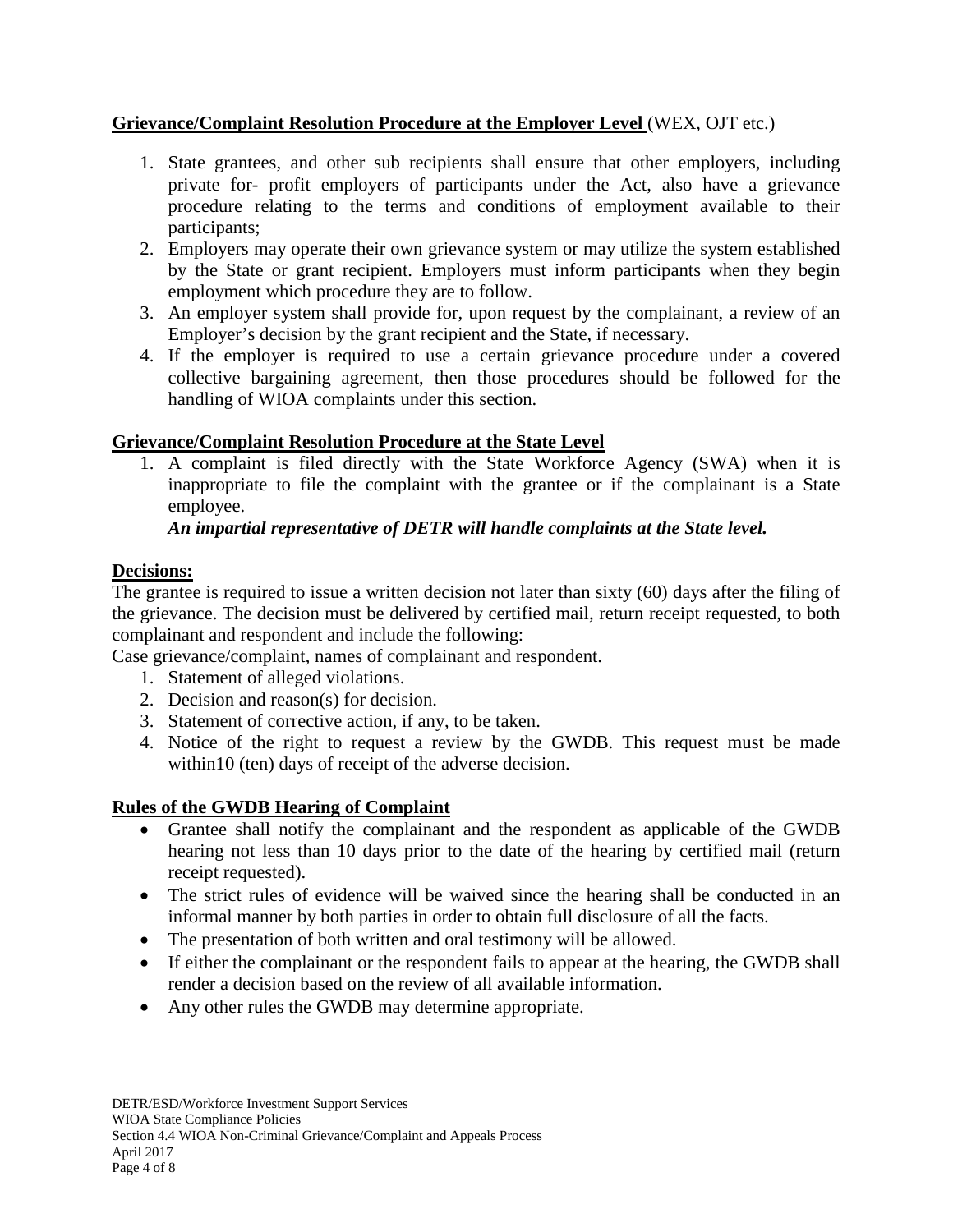## **Resolving Appeals**

Any party who has filed a grievance at any level may appeal to the higher level when no decision is reached within 60 days or either party is dissatisfied with the decision. See Order of Grievance Chart later in this document.

- The appeal must be in writing and include the information required in the original complaint, including any issued resolutions and filed within ten days of the receipt of an adverse decision; or
- The appeal must be filed after the tenth day following the decision is null and void.

## **Review By The Secretary of Labor**

The Secretary investigates allegations arising through the grievance procedures described in 20 CFR §683.600. Should the GWDB fail to provide a decision, the complainant may then request from the Secretary a determination whether reasonable cause exists to believe that the Act or its regulations have been violated; or a complaint alleging WIOA labor standards violations may be submitted to the Secretary by either party to the complaint when the complainant has exhausted the grievance procedure at the grantee or state level or no decision was made within the 60-day time period. The request shall be filed within 120 days from the date on which the complainant should have received a decision or within 60 days if a decision has been reached but the party to which such a decision is adverse. The grievance/complaint should contain the following;

- 1. The full name, telephone number, if any, and address of the person making the grievance/complaint.
- 2. The full name and address of the respondent against whom the grievance/complaint is made.
- 3. A clear and concise statement of the facts, including pertinent dates, constituting the alleged violation;
- 4. The provisions of the Act, regulations, grant or other agreements under the Act believed to have been violated;
- 5. A statement disclosing whether proceedings involving the subject of the request have been commenced or concluded, before any Federal, State or local authority, and, if so, the date of such commencement or conclusion, the name and address of the authority and the style of the case;
- 6. A statement of the date the grievance/complaint was filed with the Governor's Workforce Development Board (GWDB), the date on which the GWDB should have issued a decision, and an attestation that no decision was issued;
- 7. A request will be considered to have been filed when the Secretary receives from the complainant a written statement sufficiently precise to evaluate the complaint and the grievance procedure used by the State and grant recipient.

NOTE: Reference 20 CFR §683.610 below for mailing/copy instructions.

## **(WIOA Sec. 181(c)(1-3))**

(c) GRIEVANCE PROCEDURE.—

(1) IN GENERAL.—Each State and local area receiving an allotment or allocation under this title shall establish and maintain a procedure for grievances or complaints alleging violations of the requirements of this title from participants and other interested or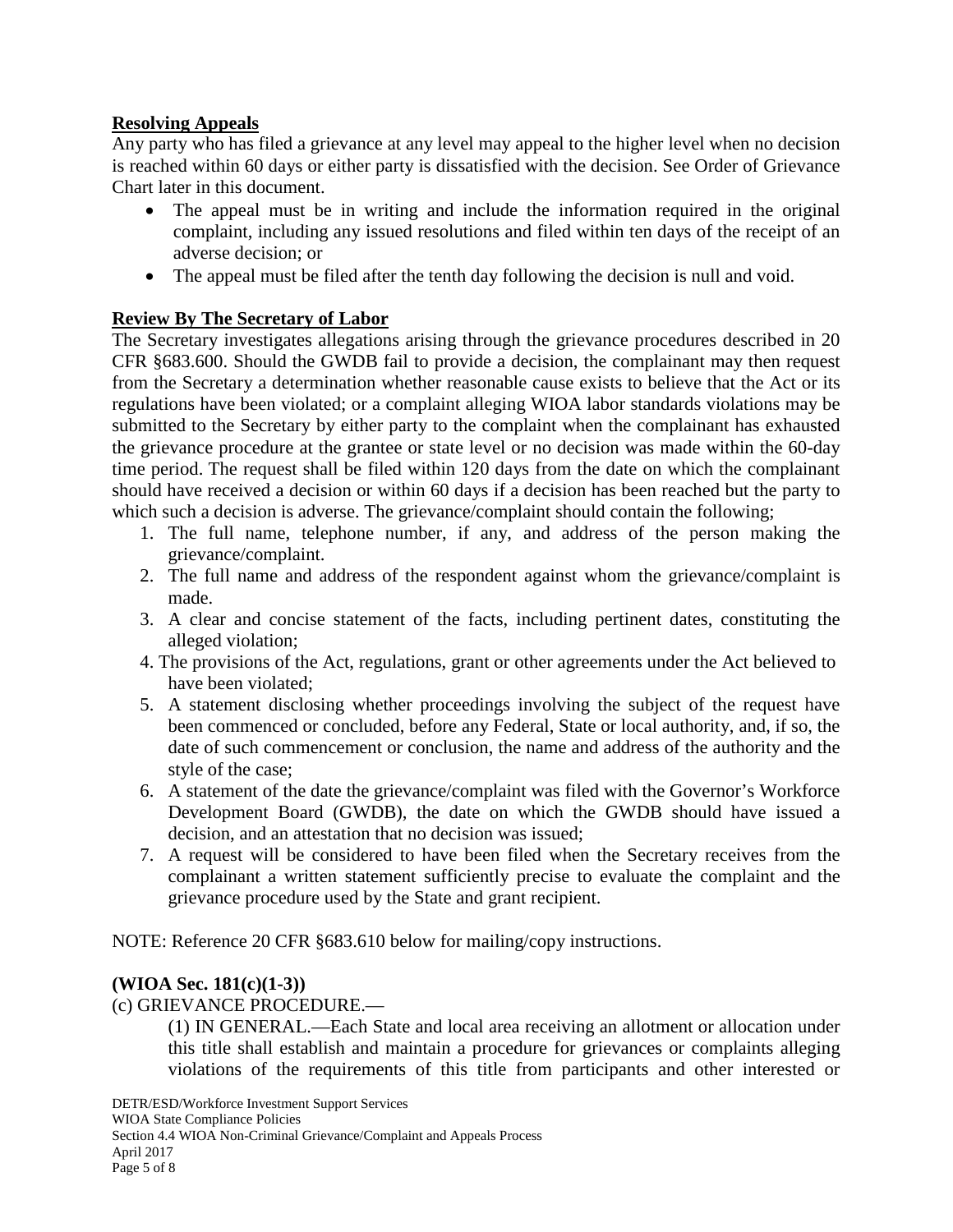affected parties. Such procedure shall include an opportunity for a hearing and be completed within 60 days after the filing of the grievance or complaint.

# (2) INVESTIGATION.—

(A) IN GENERAL.—The Secretary shall investigate an allegation of a violation described in paragraph (1) if—

(i) a decision relating to such violation has not been reached within 60 days after the date of the filing of the grievance or complaint and either party appeals to the Secretary; or

(ii) a decision relating to such violation has been reached within such 60 days and the party to which such decision is adverse appeals such decision to the Secretary.

(B) ADDITIONAL REQUIREMENT.—The Secretary shall make a final determination relating to an appeal made under subparagraph (A) no later than 120 days after receiving such appeal.

(3) REMEDIES.—Remedies that may be imposed under this section for a violation of any requirement of this title shall be limited—

(A) to suspension or termination of payments under this title;

(B) to prohibition of placement of a participant with an employer that has violated any requirement under this title;

(C) where applicable, to reinstatement of an employee, payment of lost wages and benefits, and reestablishment of other relevant terms, conditions, and privileges of employment; and

(D) where appropriate, to other equitable relief.

## **(20 CFR §683.610)**

(a) The Secretary investigates allegations arising through the grievance procedures described in § 683.600 when:

(1) A decision on a grievance or complaint under § 683.600(d) has not been reached within 60 days of receipt of the grievance or complaint or within 60 days of receipt of the request for appeal of a local level grievance and either party appeals to the Secretary; or

(2) A decision on a grievance or complaint under § 683.600(d) has been reached and the party to which such decision is adverse appeals to the Secretary.

(b) The Secretary must make a final decision on an appeal under paragraph (a) of this section no later than 120 days after receiving the appeal.

(c) Appeals made under paragraph (a)(2) of this section must be filed within 60 days of the receipt of the decision being appealed. Appeals made under paragraph (a)(1) of this section must be filed within 120 days of the filing of the grievance with the State, or the filing of the appeal of a local grievance with the State. All appeals must be submitted by certified mail, return receipt requested, to the Secretary, U.S. Department of Labor, 200 Constitution Ave. NW., Washington, DC 20210, Attention: ASET. A copy of the appeal must be simultaneously provided to the appropriate ETA Regional Administrator and the opposing party.

(d) Except for complaints arising under WIOA sec. 184(f) or sec. 188, grievances or complaints made directly to the Secretary will be referred to the appropriate State or local area for resolution in accordance with this section, unless the Department notifies the parties that the Department of Labor will investigate the grievance under the procedures at § 683.430. Discrimination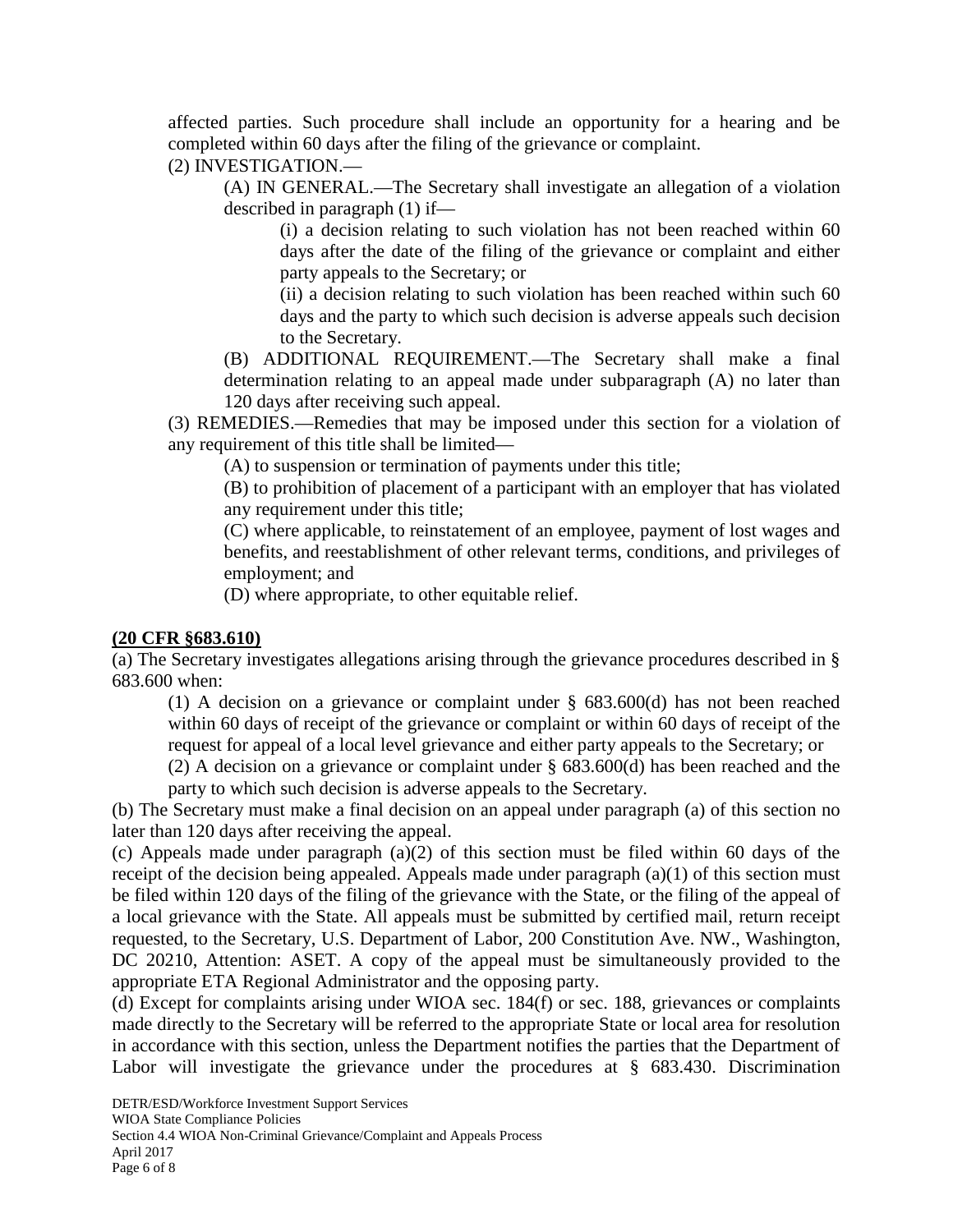complaints brought under WIOA sec. 184(f) or sec. 188 or 29 CFR part 38 will be referred to the Director of the Civil Rights Center.

(e) Complaints and grievances from participants receiving services under the Wagner-Peyser Act will follow the procedures outlined at part 658 of this chapter.

**NOTE:** In instances when a grievance or complaint is submitted directly to the state, but could be heard by the LWDB without compromising the opportunity for a fair hearing, the State may remand the matter to the LWDB for hearing under the grievance process. Nothing shall preclude a complainant's rights to appeal to the State or GWDB as detailed in this policy.



**Order Of Grievance/Complaints/Appeals Chart**

# **General Provisions Summary (20 CFR** §**683.600)**

- Any interested person has a right to file a grievance or complaint.
- Any complaint relating to a term or condition of employment shall be filed under the employer's established grievance procedures.
- *All other complaints shall be initiated at the recipient level. Any action pursuant to the original decision is stayed until a final decision is made by the appeals process.*